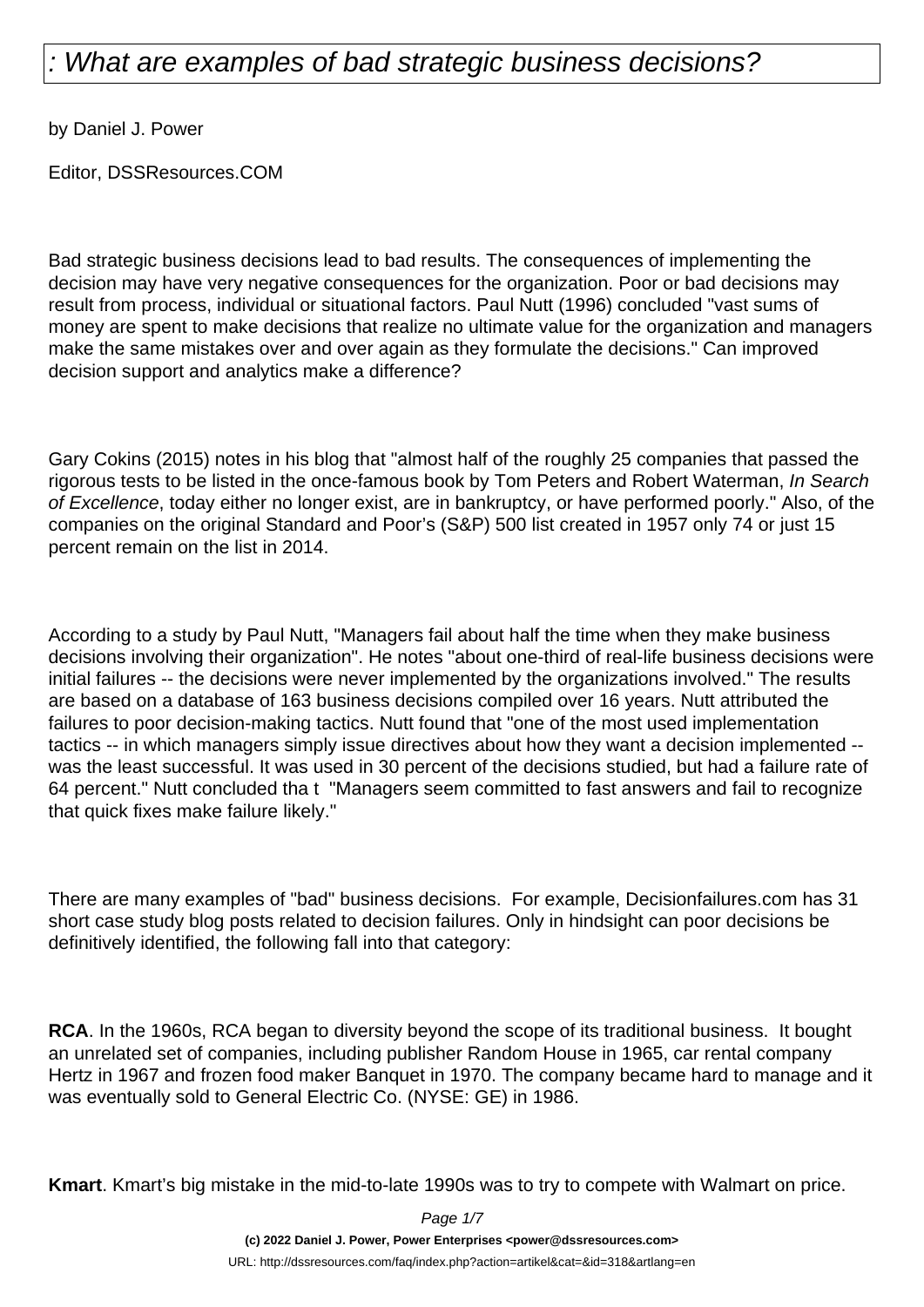Walmart had a supply chain system known as "just-in-time" inventory, which allowed the retailer to restock shelves efficiently. Kmart failed to implement a similar system, which meant consumers became frustrated when stores ran out of goods. Between June 1998 and June 2000, Walmart's stock price rose 82% as Kmart's fell 63%. While new management at the turn of the decade worked to improve efficiency, the company filed for bankruptcy in 2002 and shut hundreds of stores. Kmart merged with Sears. Source: http://bit.ly/RK9PPE

**Motorola**. The success of the thin and stylish Razr cellphone drove Motorola's 22% market share in mobile phones in 2006. However, the company failed to launch a new generation of smartphones leveraging the Razr brand, and by 2007 the company was selling the traditional cellphone at a discount. By the time the company released a new line of Razr phones in 2010, Motorola had to compete with products such as the iPhone and BlackBerry. Source:

http://decisionfailures.com/post/34353120063/fail-to-leverage-razr-resulted-in-huge-losses-for

**Zoom Airlines**. Zoom Airlines Inc. was a Canadian low-fare scheduled transatlantic airline. Intense competition, fluctuating fuel costs and the recession of 2008-09 impacted Zoom and led to price increases for tickets. Zoom Airlines halted operations in late August 2008. Source: http://bit.ly/SPPNTK

**Pets.com**. Pets.com is one among many online retailers that failed as a business-to-consumer e-commerce entity. The site was launched in November, 1998 about the same time as several other online firms offering pet products. One problem with Pets.com's business model was that it was not unique and did not offer consumers anything different from the other online pet supplies retailers. Another problem that Pets.com faced was that it entered a market of selling low-margin food and supplies that are extremely costly to ship to consumers. In June, 2000, Pets.com managers made the decision to purchase the assets of its rival Petstore.com. Pets.com acquired the customer database, domain name, trademarks, live fish business, and several strategic supplier agreements from Petstore.com (Olsen, June, 2000). Pets.com struggled with the fact that they were not making any profit. In September of 2000, the decision was made to move part of its operations from San Francisco to a more affordable location in the Midwest to help decrease operating costs. The new location had a lower cost of living and therefore, Pets.com could cut salaries to lower expenses. Pets.com had become the leading online pet store, but after months of trying everything possible to cut costs, recover dwindling stock prices, and attempt to gain some profits, the online retailer saw no better alternative than to shut down business. Source: http://bit.ly/Rwaxx4

**Kodak**. Kodak's missed many opportunities in digital photography, a technology that it invented, cf., Mui (2012). Steve Sasson, the Kodak engineer who invented the first digital camera in 1975, characterized the initial corporate response to his invention this way: "But it was filmless photography, so management's reaction was, 'that's cute—but don't tell anyone about it.'" This statement is from The New York Times, 5/2/2008. According to Barabba (2011), "Kodak management not only presided over the creation technological breakthroughs but was also

Page 2/7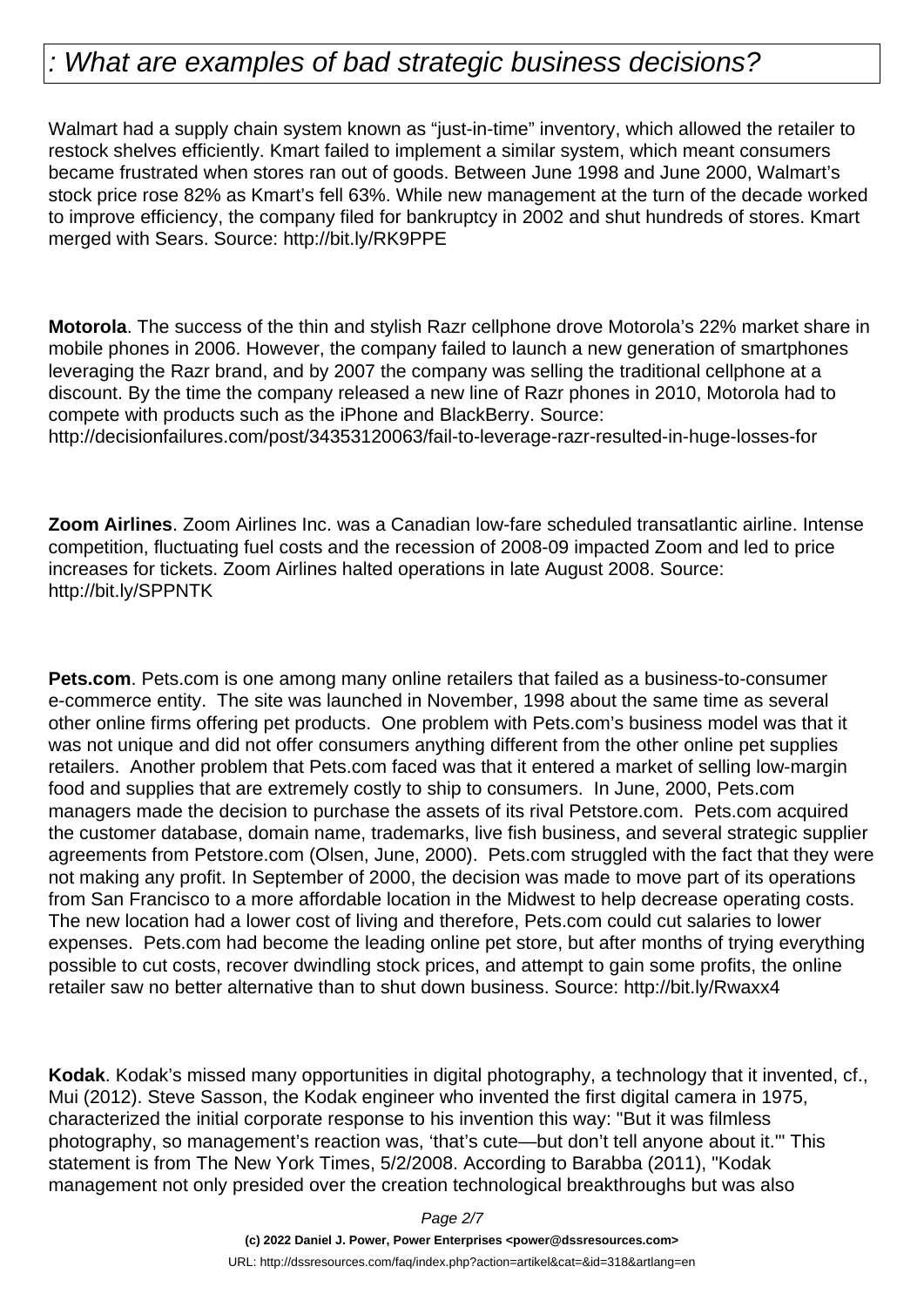presented with an accurate market assessment about the risks and opportunities of such capabilities. Yet Kodak failed in making the right strategic choices."

**Royal Bank of Scotland (RBS)**. With more than £1.9 trillion in assets the bank failed and had to be rescued in 2008. A Financial Services Authority (FSA) report identified 7 reasons for the failure, cf. Treanor and Bowers (2011), including inappropriate attention to risk and inadequate due-diligence in acquiring the Dutch Bank ABN-AMRO. Lord Turner, chairman of the FSA, said in the report there was a seventh factor in the bank's collapse - the "underlying deficiencies in RBS management, governance and culture which made it prone to make poor decisions".

**Liz Claiborne**. According to Minato (2012), in October of 2006, Liz Claiborne management "made one really poor decision, and since then the company has not turned a profit. Less than two weeks before appointing the 43 year-old William L. McComb as CEO, the brand decided to make clothes for J.C. Penney. Since then, McComb's five-year-plus tenure has seen the stock collapse, and five consecutive years of annual net loss totaling more than \$2 billion dollars. And last year Liz Claiborne Inc., the parent company, was forced to sell off many of its brands, including the eponymous Liz Claiborne label."

**Time Warner**. On January 10, 2000, Time Warner CEO Gerald M. Levin and AOL CEO Stephen M. Case announced a merger. This was a US\$164 billion deal. The deal officially filed on February 11, 2000, employed a merger structure in which each of the original companies merged into a newly created entity. Because of the larger market capitalization of AOL, its shareholders would own 55% of the new company while Time Warner shareholders owned only 45%. In effect AOL had acquired Time Warner, even though Time Warner had far more assets and revenues. The growth and profitability of the AOL division stalled due to advertising and subscriber slowdowns in part caused by the burst of the dot-com bubble and the economic recession after September 2001. The value of the America Online division dropped significantly and forced a goodwill write-off for AOL Time Warner and a loss of \$99 billion in 2002. The total value of AOL Time Warner stock fell from \$226 billion to about \$20 billion. According to Tim Arango in a New York Times article, "To call the transaction the worst in history, as it is now taught in business schools, does not begin to tell the story of how some of the brightest minds in technology and media collaborated to produce a deal now regarded by many as a colossal mistake." In 2010, Time Warner chairman and chief executive Jeff Bewkes accepted that Time Warner's merger with AOL was "the biggest mistake in corporate history", but said it had helped the company focus on its strengths, cf., Barnett and Andrews, 2010.

There are more examples, but let's turn to Charles Burton's (2012) list of the eight biggest early-stage business decision mistakes. Burton included George Bell **not** buying Google, Ross Perot **not** buying Microsoft, and Decca Records **not** signing the Beatles in his list of missed opportunities. For example, Burton notes "In 1999, the internet portal Excite talked Sergey Brin and Larry Page into selling Google for \$750,000 (about £469,000), but CEO George Bell got nervous and the deal fell through. Google is now worth around £128bn."

> Page 3/7 **(c) 2022 Daniel J. Power, Power Enterprises <power@dssresources.com>** URL: http://dssresources.com/faq/index.php?action=artikel&cat=&id=318&artlang=en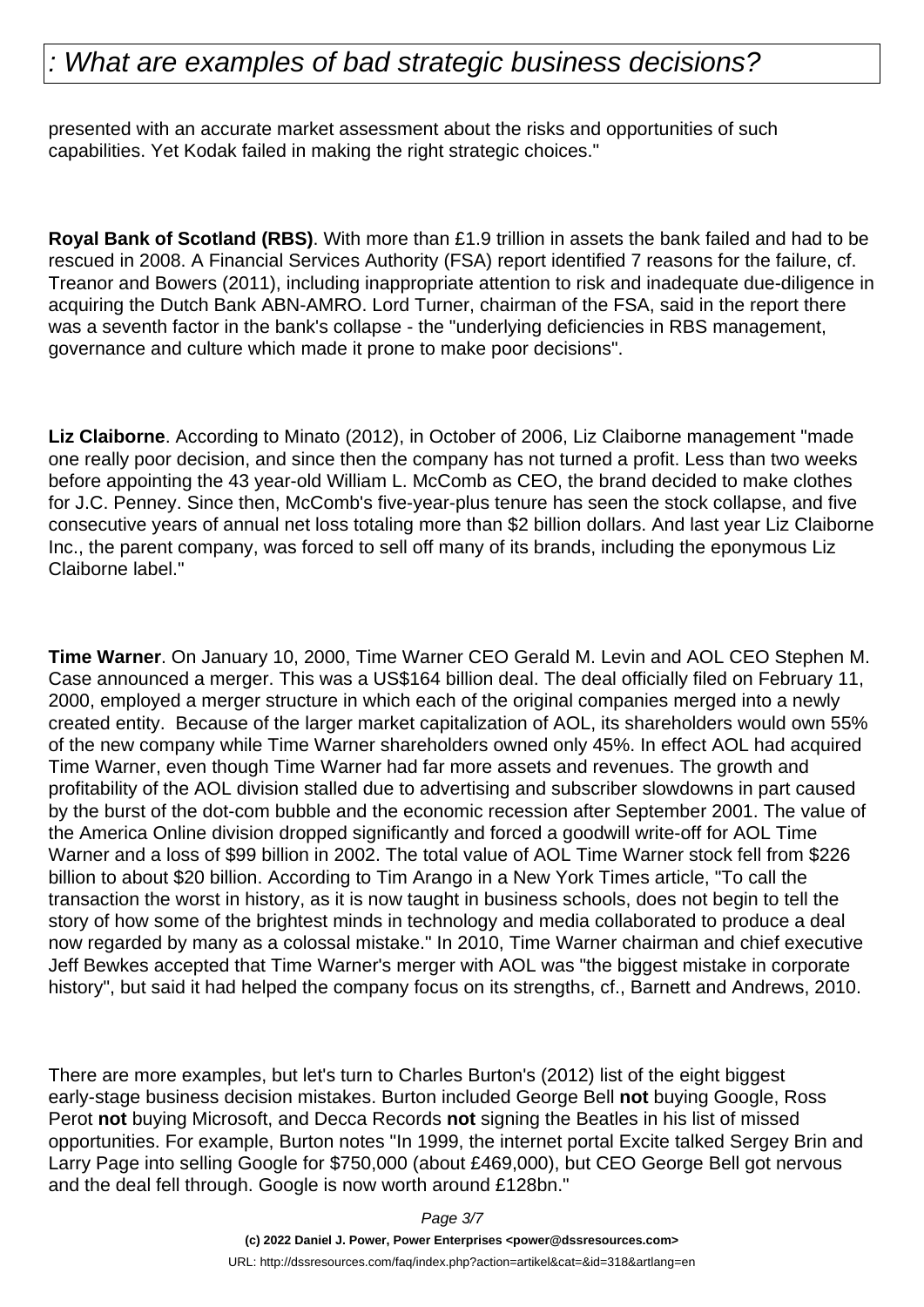BusinessPundit.com has a list of the 25 worst business failures in history. A few include: Ford's introduction of the Edsel, Betamax, Sharper Image, Washington Mutual Bank, Polaroid, Commodore Computers, DeLorean Motor Company, and Pan Am. Two examples, illustrate the poor decisions. In 1958, Ford introduced the Edsel. This car of the future was not well received. By November 1959, when Ford finally discontinued the Edsel, it had lost an estimated \$250 million, cf., http://www.edsel.com/reviews/failure.htm. Edsel is a classic example of a strategic business decision failure. Between 1983-1986, the Commodore 64 was selling 2 million units a year and dominated nearly 50% of the total personal computer market. As the company tried to innovate by releasing a new faster, smarter system unit with a color screen, managers alienated current customers. The new model was incompatible with the C64. Commodore tried to discontinue the original line in the U.S. by 1990 and announced it would stop shipping them in 1995. The tactic didn't work. In 1994, Commodore went out of business (Gnoffo, 1994).

McIntyre, Allen, Weigley and Sauter (2012) examined "the worst business decisions of all time." They noted the worst bad decisions fell into three categories: 1) Management was reckless and managers ignored internal warnings that their decisions were highly risky, 2) Management missed major shifts in their industries until it was too late, and 3) managers showed a general lack of foresight.

Michael McGrath, chief executive officer of the Thomas Group, discussed why companies and executives exhibit weak decision-making skills. McGrath was asked "There's so much at stake when executives make major decisions. How can they afford to overlook the possible consequences?"

McGrath's answer (2012). "It happens a lot. Corporations and people are sloppy in the way they make decisions. They don't understand the techniques that lead them to make a good decision. There's the story of the Walmart that spent \$5 million to renovate the store and then as soon as the renovations were completed, the company closed the store. Executives don't look at decision-making as a skill. If you're a high school football player, you have a playbook and you practice. Executives often wing it."

"Every company," notes Rogers, Blenko and Davis-Peccoud (2012) "makes millions of decisions every year, from big strategic decisions like launching a new product line to week-in, week-out decisions about marketing, procurement or customer service. And even seemingly small decisions can go terribly wrong. In September 2011, for example, Bank of America announced that it would soon begin charging its debit card customers a \$5 monthly fee. The move set off a firestorm of consumer protest and the bank was forced to back down."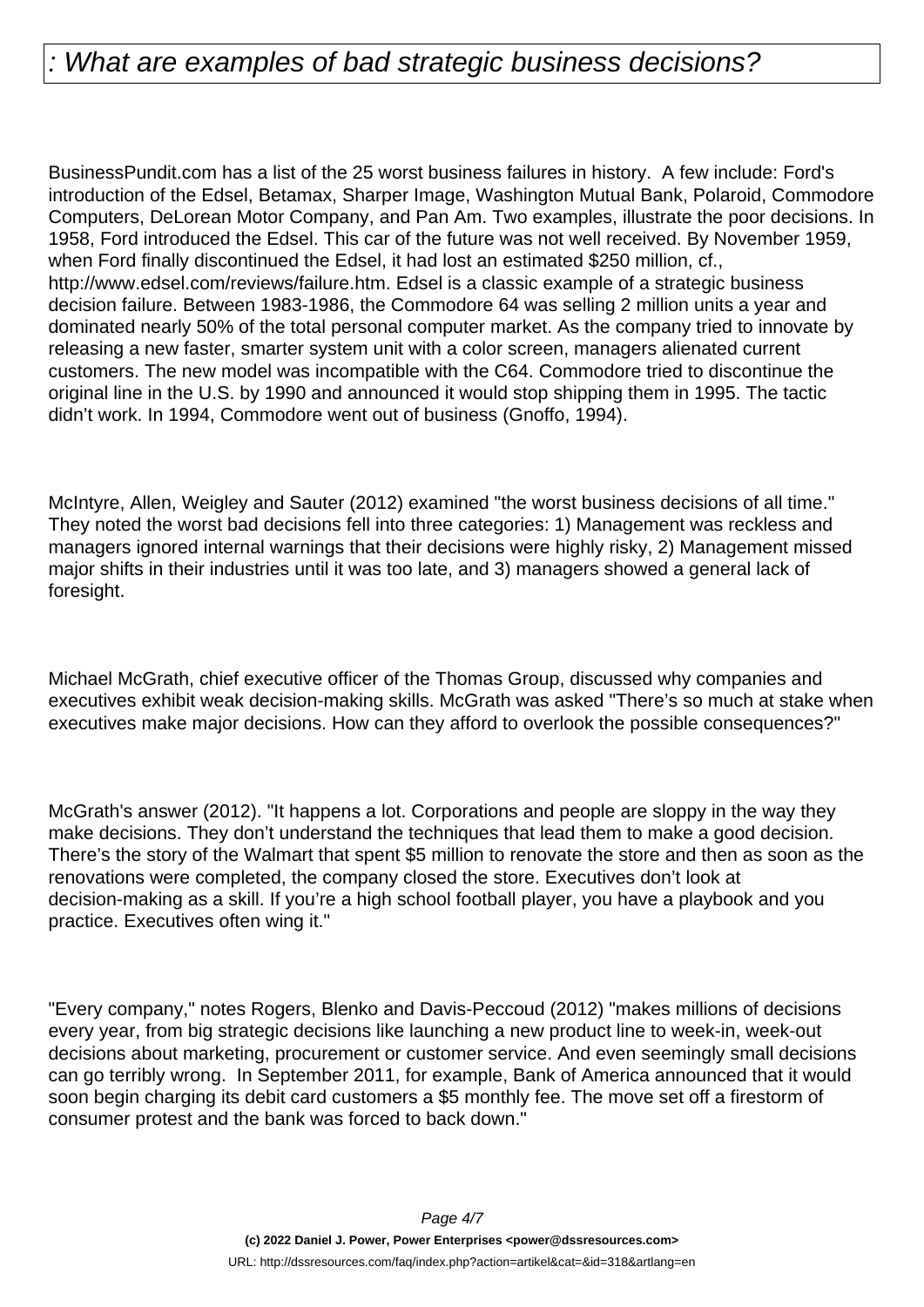So there are many examples of poor strategic business decisions. The examples vary widely. In some cases, the market changed and decision makers were slow to recognize the new situation. In other situations, decision makers were concerned about the risks involved. In none of the decision situations did it appear there was a lack of data, in some cases managers were unwilling to acknowledge the data analyses and to act upon the implications.

Cokin (2015) concluded "Companies that successfully use their information to outthink, outsmart and out-execute their competitors are high-performing enterprises. They build their strategies around information-driven insights that generate results from the power of analytics of all flavors, such as segmentation and regression analysis, and especially predictive analytics. They are proactive, not reactive."

Decision failures occur and will continue to occur. There is some evidence that improved decision processes, more computerized decision support including analytics, improved decision making skills, and better decision implementation can reduce the decision failure rate. Ultimately managers must take responsibility for failed decisions.

#### **References**

Arango, T. "How the AOL-Time Warner Merger Went So Wrong," The New York Times, January 10, 2010 at http://www.nytimes.com/2010/01/11/business/media/11merger.html

Barnett, E. and A. Andrews, "AOL merger was 'the biggest mistake in corporate history', believes Time Warner chief Jeff Bewkes," The Telegraph, September 28, 2010 at URL http://www.telegraph.co.uk/finance/newsbysector/mediatechnologyandtelecoms/media/8031227/AO L-merger-was-the-biggest-mistake-in-corporate-history-believes-Time-Warner-chief-Jeff-Bewkes.ht ml

Barabba, V., The Decision Loom: A Design for Interactive Decision-Making in Organizations, Triarchy Press Ltd., November 15, 2011. See http://decisionfailures.com/post/31527867092/how-kodak-failed.

Burton, C., "'It'll never catch on': the eight biggest early-stage business misses," GQ, August 16, 2012 at URL http://www.gq-magazine.co.uk/comment/articles/2012-08/16/biggest-business-decision-making-failur

Page 5/7

**(c) 2022 Daniel J. Power, Power Enterprises <power@dssresources.com>**

URL: http://dssresources.com/faq/index.php?action=artikel&cat=&id=318&artlang=en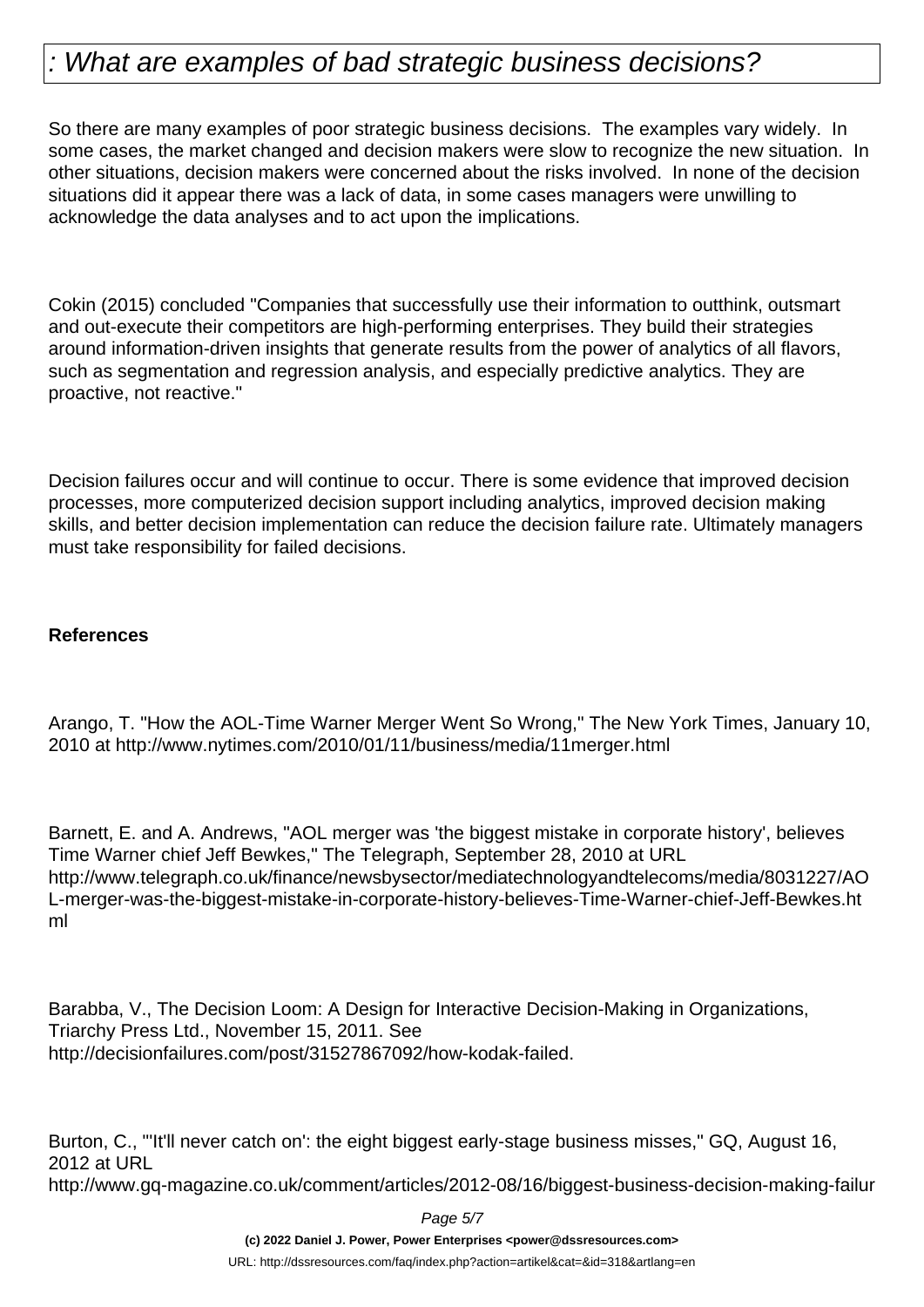es

Cokins, G., "Why Once-Successful Companies Fail," Information Management blog, January 6, 2015 at URL http://www.information-management.com/blogs/Business-Failure-Success-Analytics-10026399-1.ht ml

Gnoffo, Jr., A., "The Decline And Fall Of Commodore Intl. It Was A Failure Of Marketing, Not Technology," philly.com, May 08, 1994 at URL http://articles.philly.com/1994-05-08/business/25829860\_1\_commodore-officials-irving-gould-service s-and-computer-bulletin

McGrath, M., "NBC Debacle is a good example of Bad Decision-Making," September 18, 2014 at URL

http://decisionfailures.com/post/31804189865/nbc-debacle-is-a-good-example-of-bad-decision-maki ng

McIntyre, D.A., A. C. Allen, S. Weigley and M. B. Sauter, "The Worst Business Decisions Of All Time: 24/7 Wall St.," Huffington Post, 10/21/2012 at URL http://www.huffingtonpost.com/2012/10/19/worst-business-decisions\_n\_1989305.html

Minato, C., "The Liz Claiborne Disaster Timeline: How One Bad Decision Destroyed The Largest Women's Apparel Brand," Business Insider, July 15, 2012 at URL http://www.businessinsider.com/liz-claiborne-disaster-timeline--fortune-500-to-failure-2012-7.

Mui, C., "How Kodak Failed," Forbes, 1/18/2012 at URL http://www.forbes.com/sites/chunkamui/2012/01/18/how-kodak-failed/

Nutt, P., "About Half of Business Decisions End in Failure," 7/12/1996 at URL http://researchnews.osu.edu/archive/baddec.htm or http://researchnews.osu.edu/archive/decfail.htm.

Rogers, P., M. W. Blenko and J. Davis-Peccoud, "Bad decisions in history: Cautionary tales," Bain

Page 6/7

**(c) 2022 Daniel J. Power, Power Enterprises <power@dssresources.com>**

URL: http://dssresources.com/faq/index.php?action=artikel&cat=&id=318&artlang=en